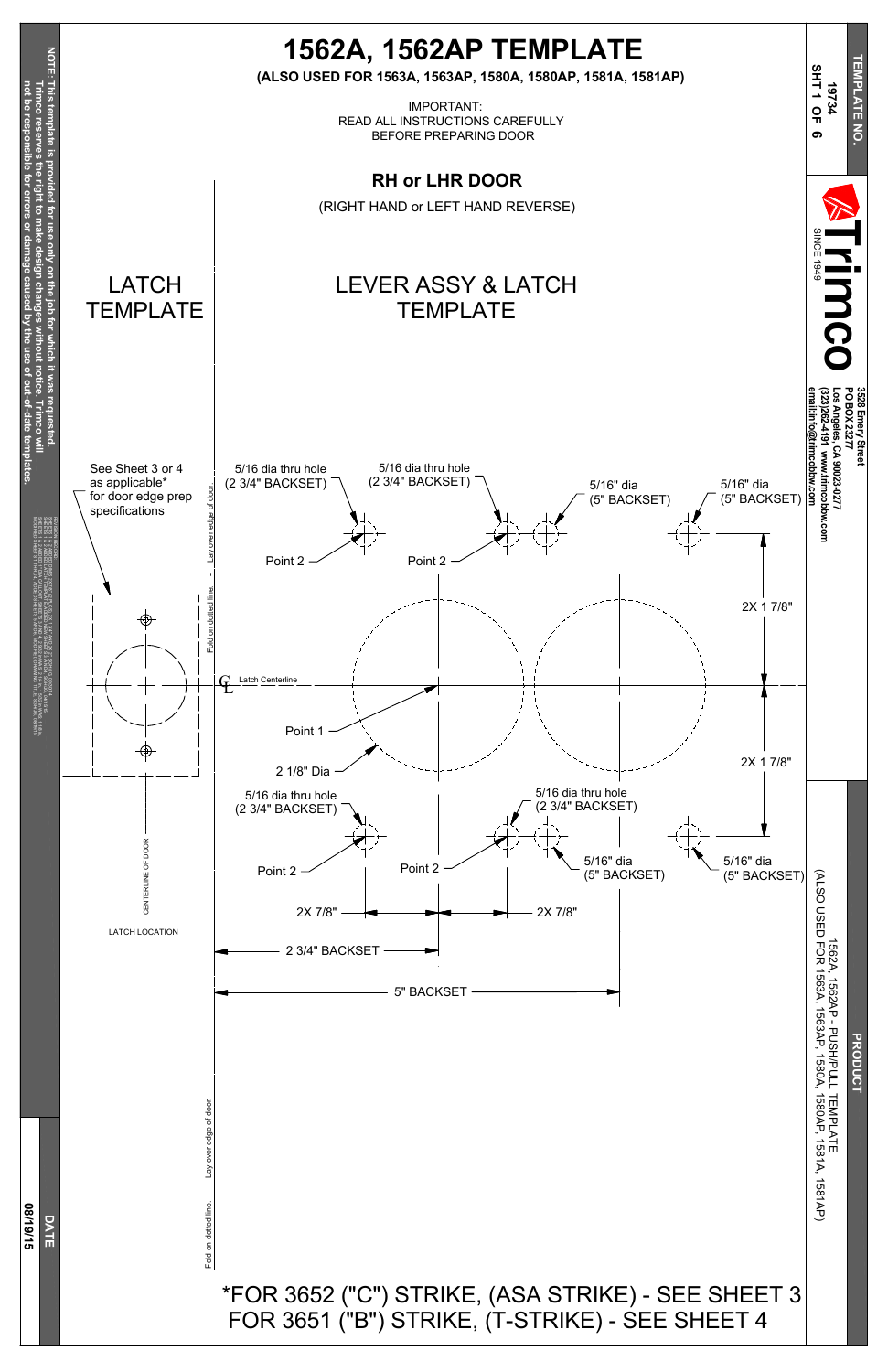**not be resp**

**onsible**

**for**

**errors**

**or**

**damage**

**caused**

**b y the use of**

**out-of-date**

**tem**

**plates.**



Fold on dotted line. - Lay over edge of door. Lay over edge of door Fold on dotted line.

P - PUSH/PULL TEMPLATE 1563AP, 15 8 0 A, 1580AP, ភ<br>បា 81A, ನ 81<br>R 그

**PRODUCT** 



## \*FOR 3652 ("C") STRIKE, (ASA STRIKE) - SEE SHEET 3 FOR 3651 ("B") STRIKE, (T-STRIKE) - SEE SHEET 4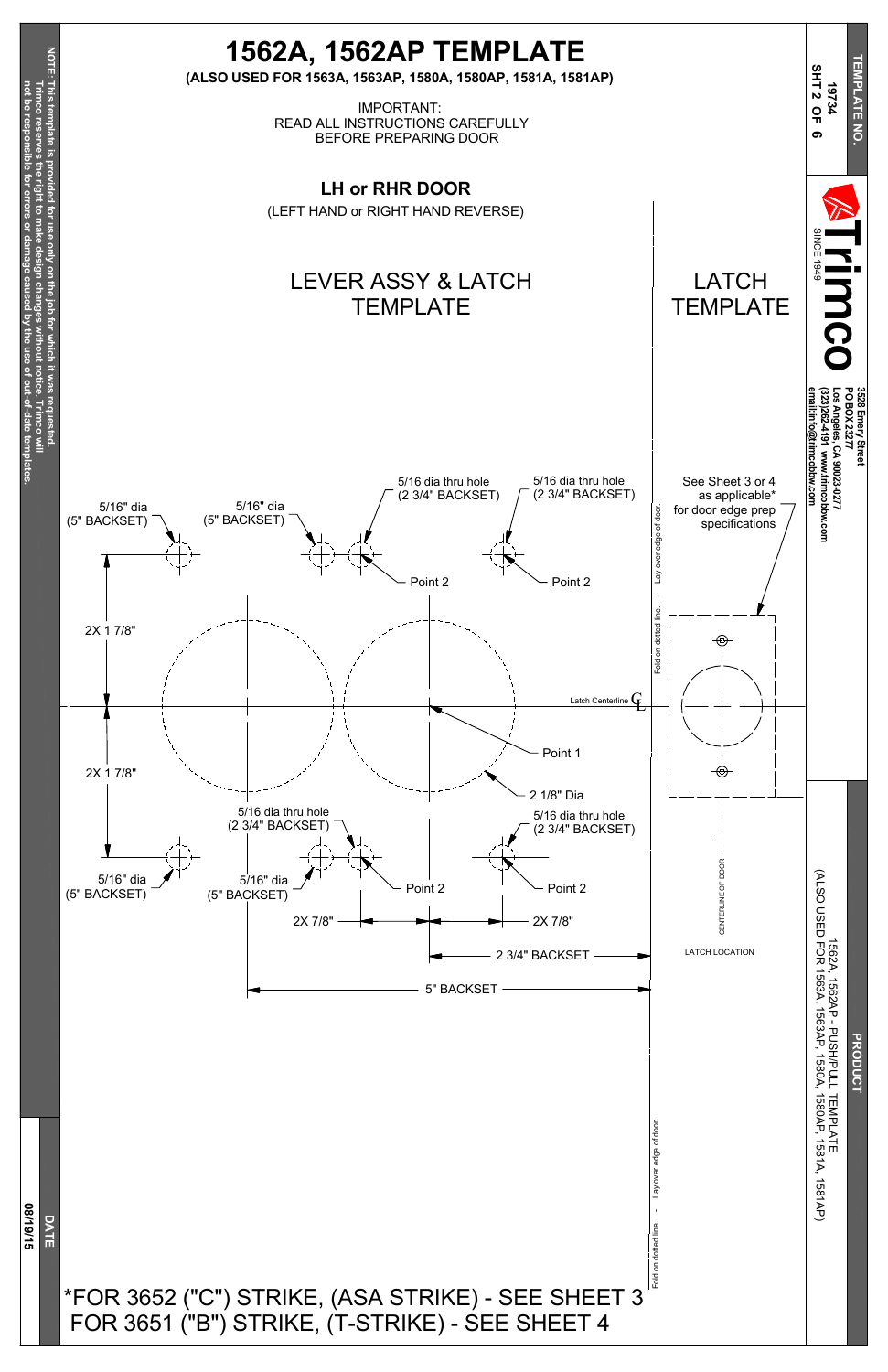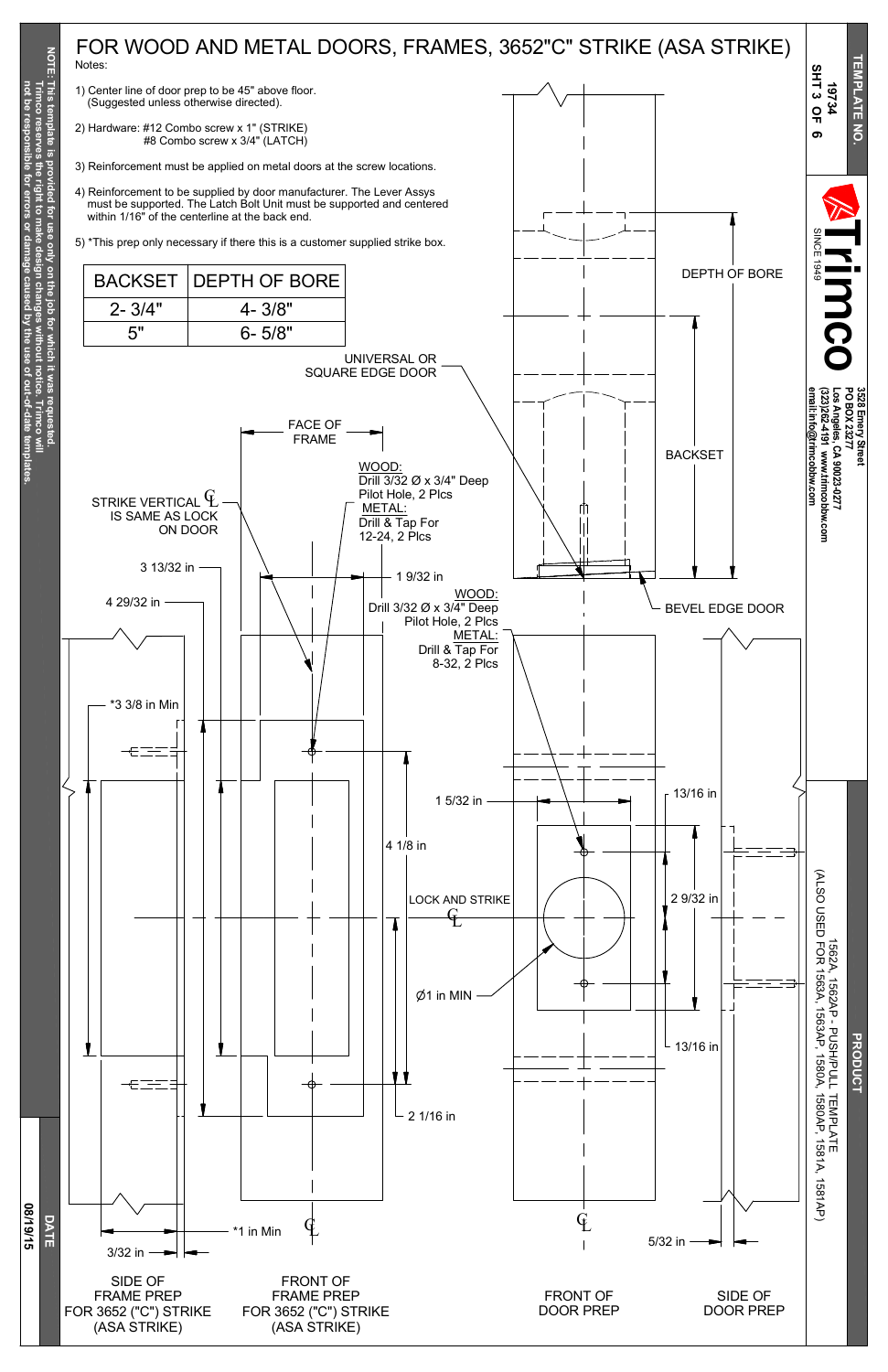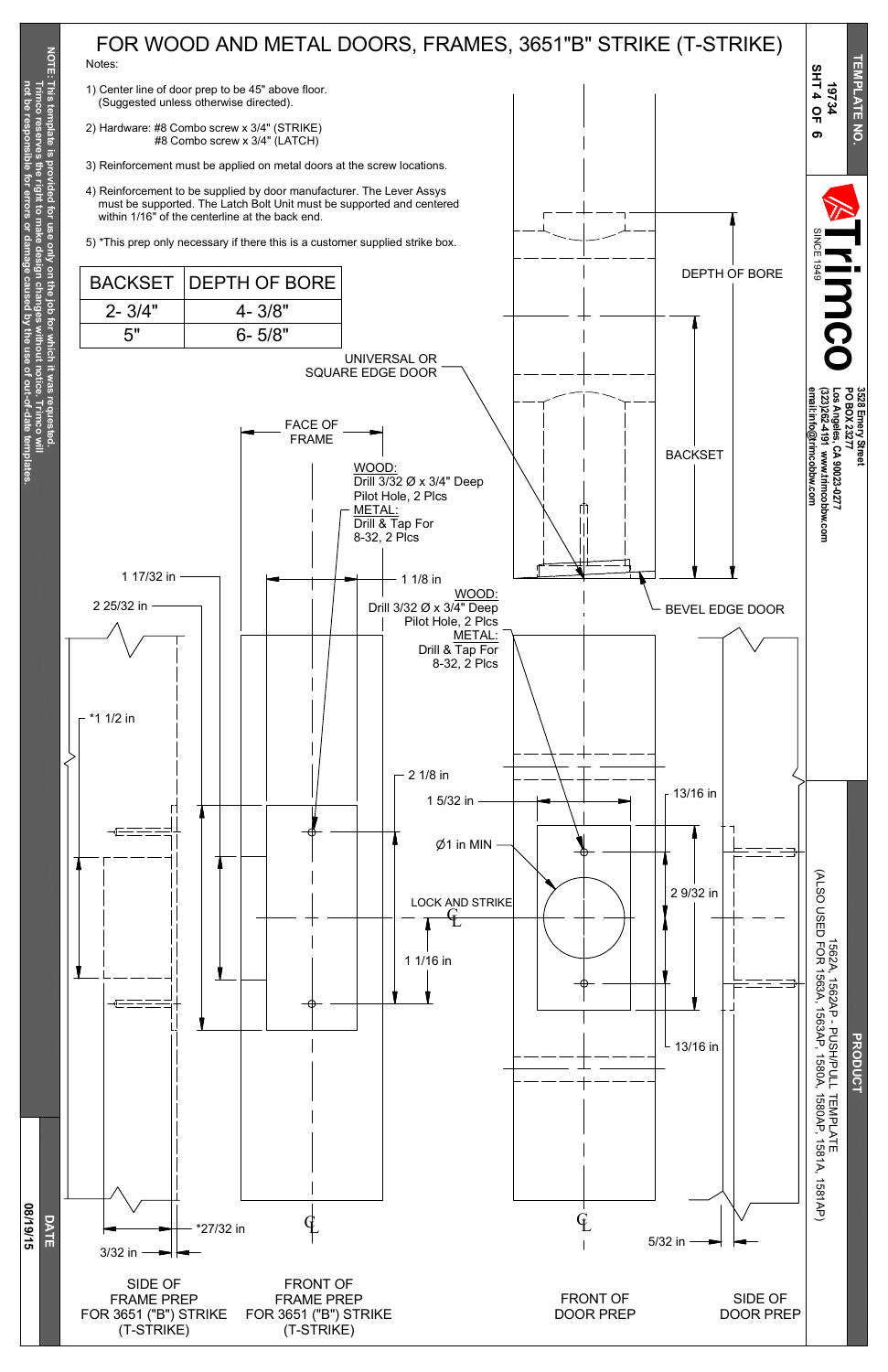**not be resp**

**onsible**

**for**

**errors**

**or**

**damage**

**caused**

**b y the use of**

**out-of-date**

**tem**

**plates.**





**PRODUCT**